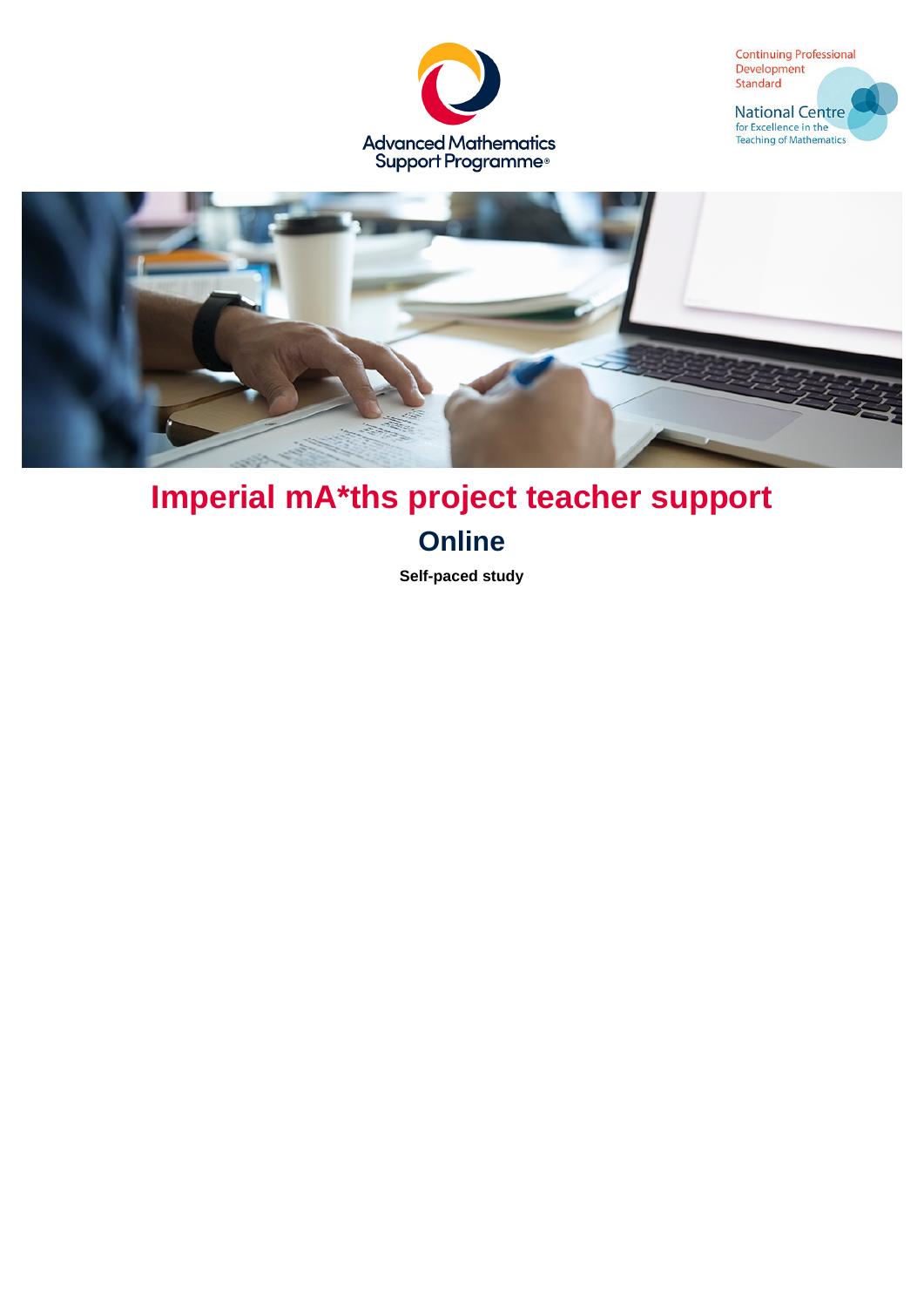### **Overview**

This is an On Demand Professional Development course designed to prepare teachers to help their high-attaining students achieve an A<sup>\*</sup> in A level Mathematics. The course is designed to complement Imperial College's  $mA*ths$  programme, developed in partnership with MEI, which gives A level Mathematics students access to tailored online support alongside face-to-face masterclasses and study days. You can find out more about the programme [via Imperial's website.](https://www.imperial.ac.uk/be-inspired/student-recruitment-and-outreach/schools-and-colleges/students/on-campus-activities/programmes/maths-online-programme/)

In partnership with Imperial College London

# **Imperial College<br>London**

In each unit of this online course, teachers will see pages titled:

- Spotlight on...
- Differentiation
- A challenging task
- Unpicking a question (from Imperial's accompanying student online course).

Each page includes a short video and some prompts for reflection. Participating teachers are required to interact and collaborate with each other and the course tutors via the online forums.

The course offers total flexibility: teachers can access the materials, day or night, over a period of up to one year. Teachers will be able to track their progress within the course and see when they have completed a section, a pod or the full course. The course is being made freely available for state-funded schools and colleges through the AMSP.

Both the student and teacher courses focus mainly on AS Mathematics. Imperial has recently launched its Year 13 student course and this will be followed in summer 2020 by MEI's online teacher professional development for Year 13 content.

#### **Aims**

- To support teachers of high attaining A level Mathematics students through providing and demonstrating practical resources and approaches, adaptable across a range of A level topics.
- To explore, in depth, aspects of mathematics content and pedagogy.
- To create a forum through which teachers can analyse all aspects of the course content with other teachers and course tutors.

### **Who will benefit from attending?**

Teachers with one or more high attaining A level Mathematics students.

#### **Content**

| <b>Section</b>                           | Approximate time to complete* |
|------------------------------------------|-------------------------------|
| Unit 1: Introduction                     | Up to 1 hour                  |
| Unit 2: Number and algebra Up to 4 hours |                               |
| Unit 3: Coordinate geometry Up to 1 hour |                               |
| <b>Mid course review</b>                 | Up to 1 hour                  |
| Unit 4: Mechanics                        | Up to 2 hours                 |
| <b>Unit 5: Statistics</b>                | Up to 3 hours                 |

\*Timings are approximate and suggest the required time for a topic to be counted on a certificate of participation. Further resources are linked from each section and so participants may, if they wish, spend more time than this in consolidating and reflecting on the content. You do not need to complete all sections to request a certificate.

# **Materials and Equipment**

Internet connection with capability to watch video.